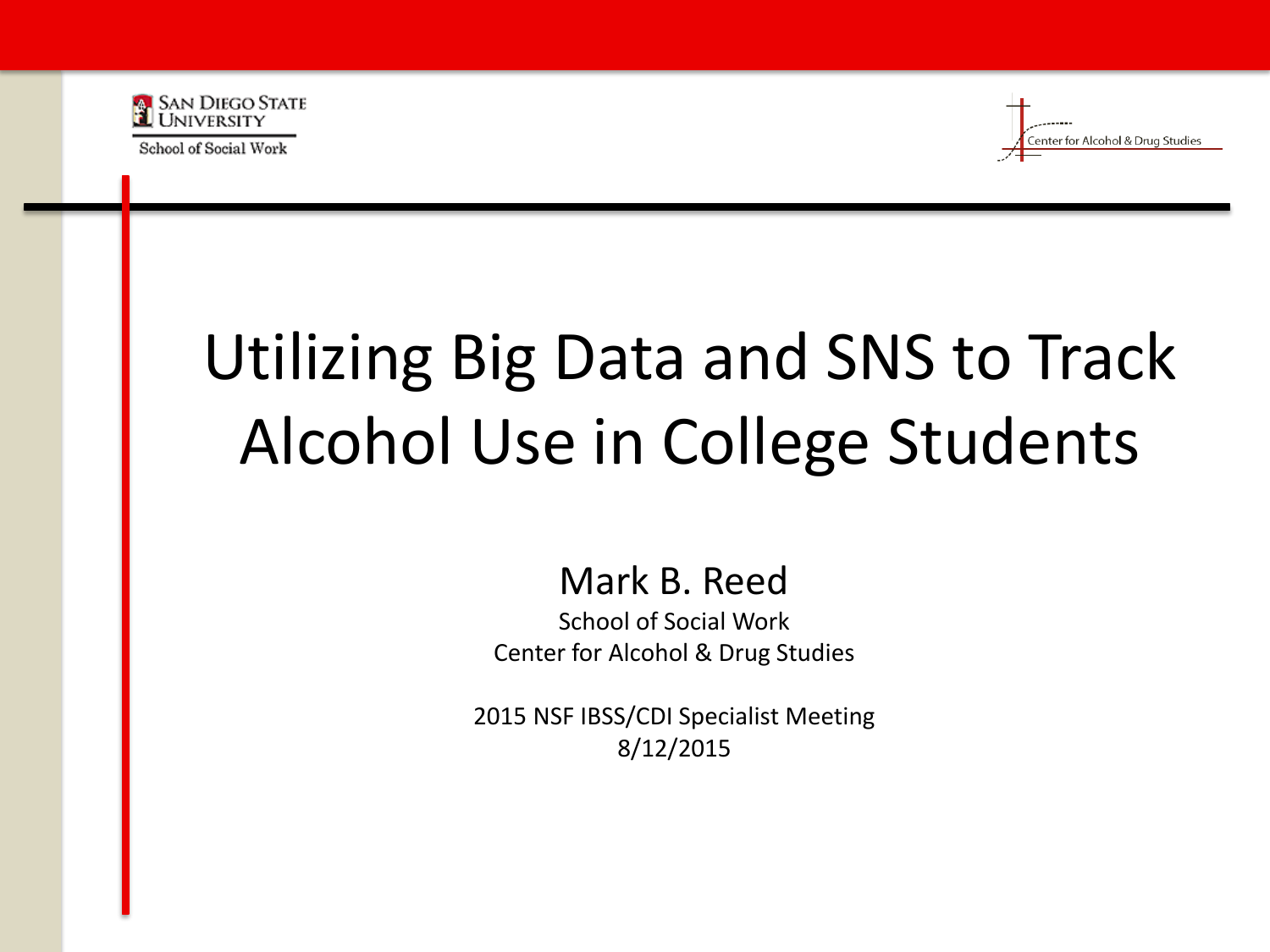



# History College Student Drinking

- College students drink alcohol…..a lot of alcohol
- Not a new problem
	- St. Scholastica Day Riot in 1355
	- Argument over wine quality



http://www.oxfordhistory.org.uk/mayors/government/scholastica.html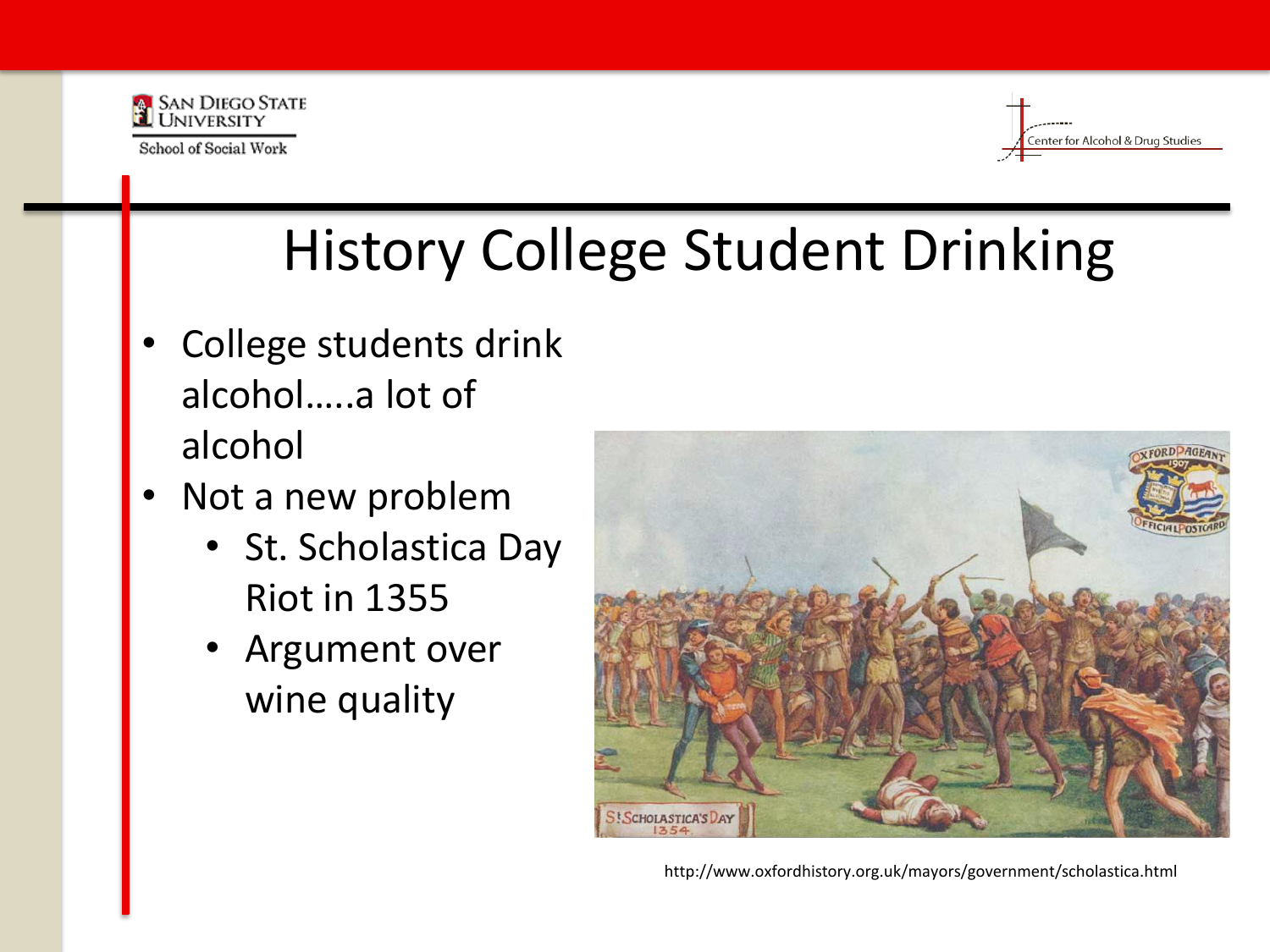



#### Fast-Forward 650+ years…

- 2014 Deltopia @ UCSB
- Unsanctioned party in Isla Vista
- Over 15k attendees
- Ended in riot
- 130 arrested

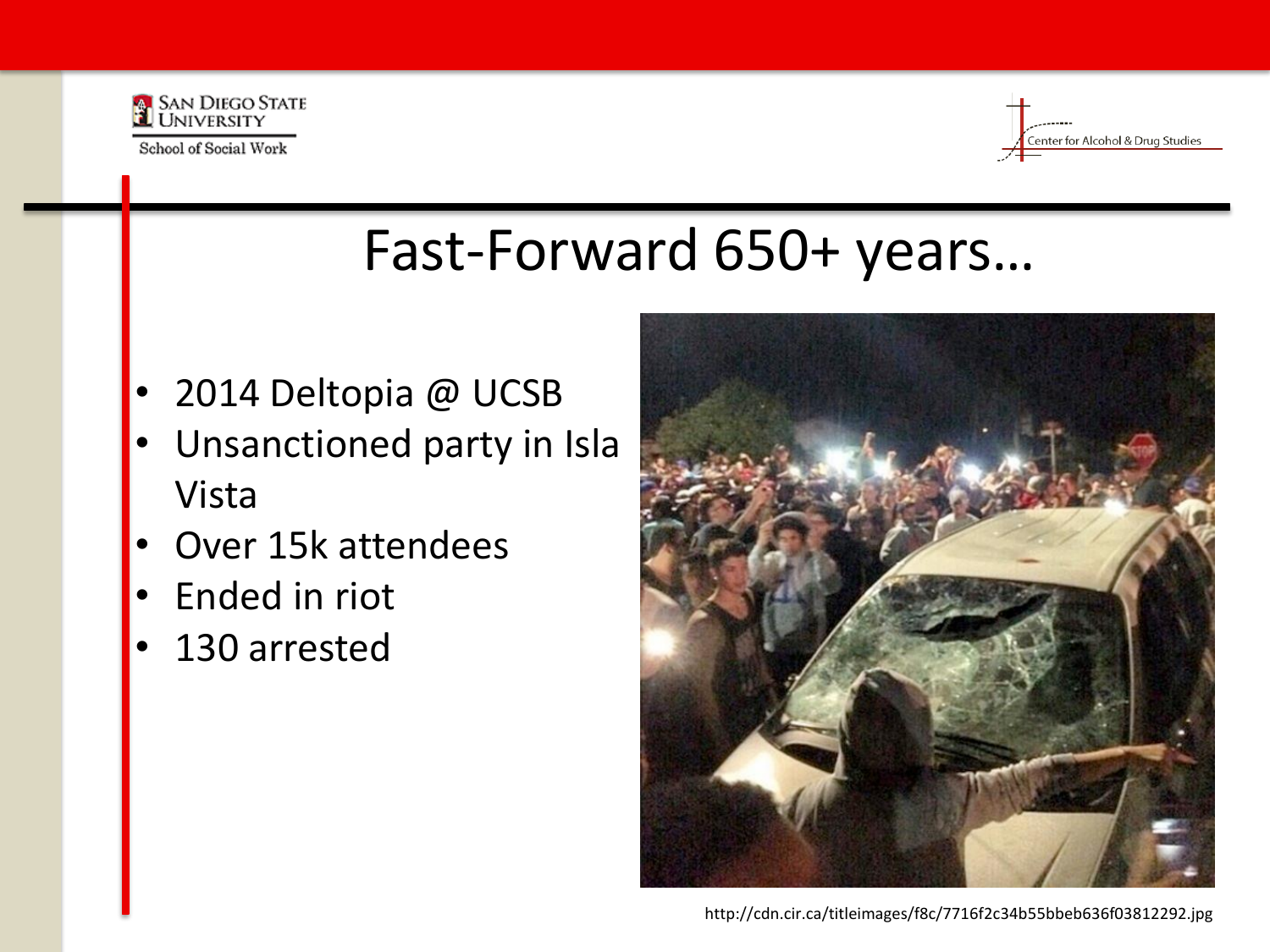



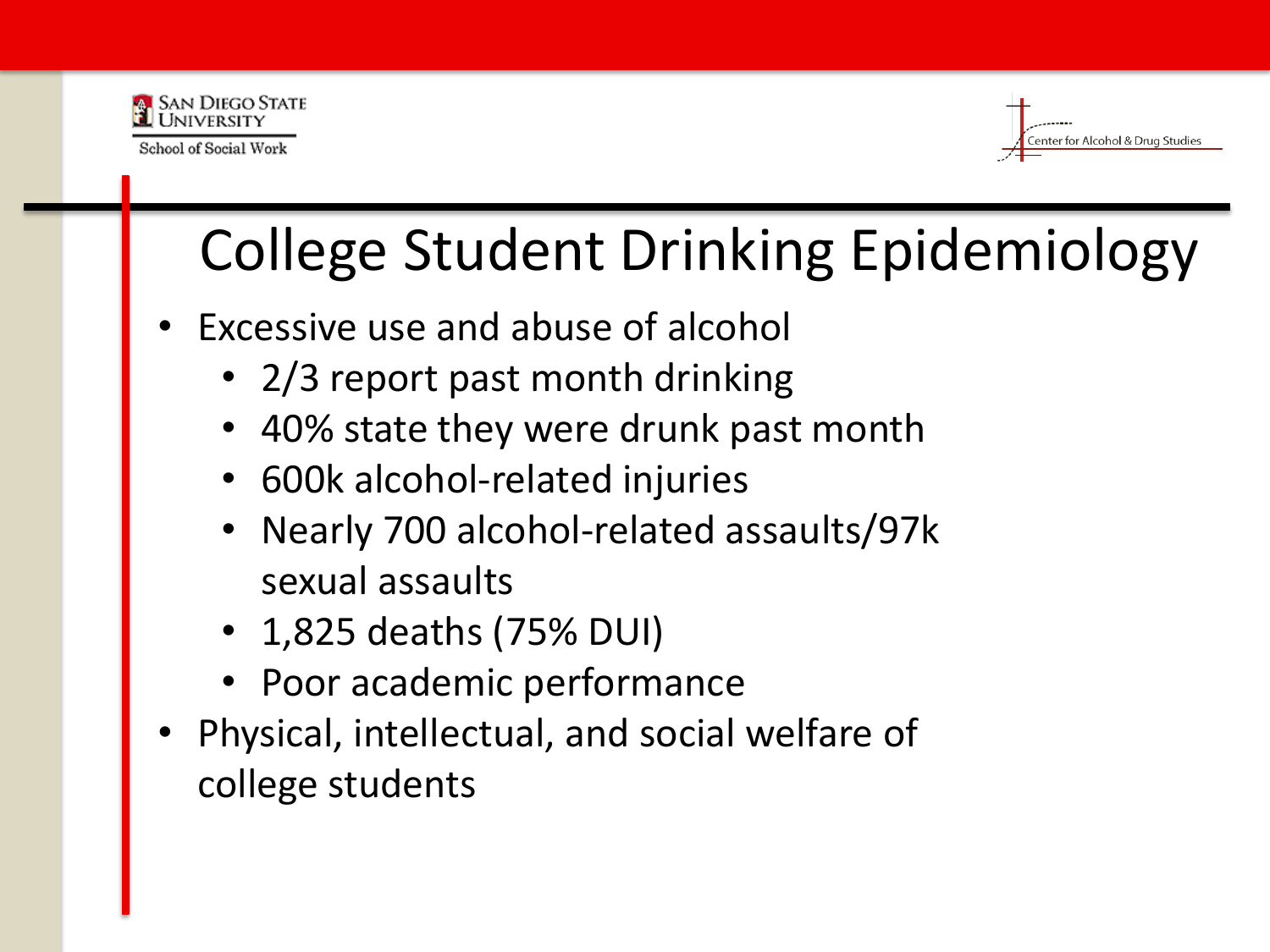



#### Measurement Issues

Subjective Measures: Large national or institution-specific surveys (i.e., Monitoring the Future)

• Problems: Low response rates, underreporting, low survey frequency, not able to capture emerging trends quickly

Objective Measures: Measurement of BAC through breath alcohol (BrAC), Transdermal alcohol sensing

• Problems: Usually cross-sectional, expensive, time intensive, new technology, reactivity, uncomfortable



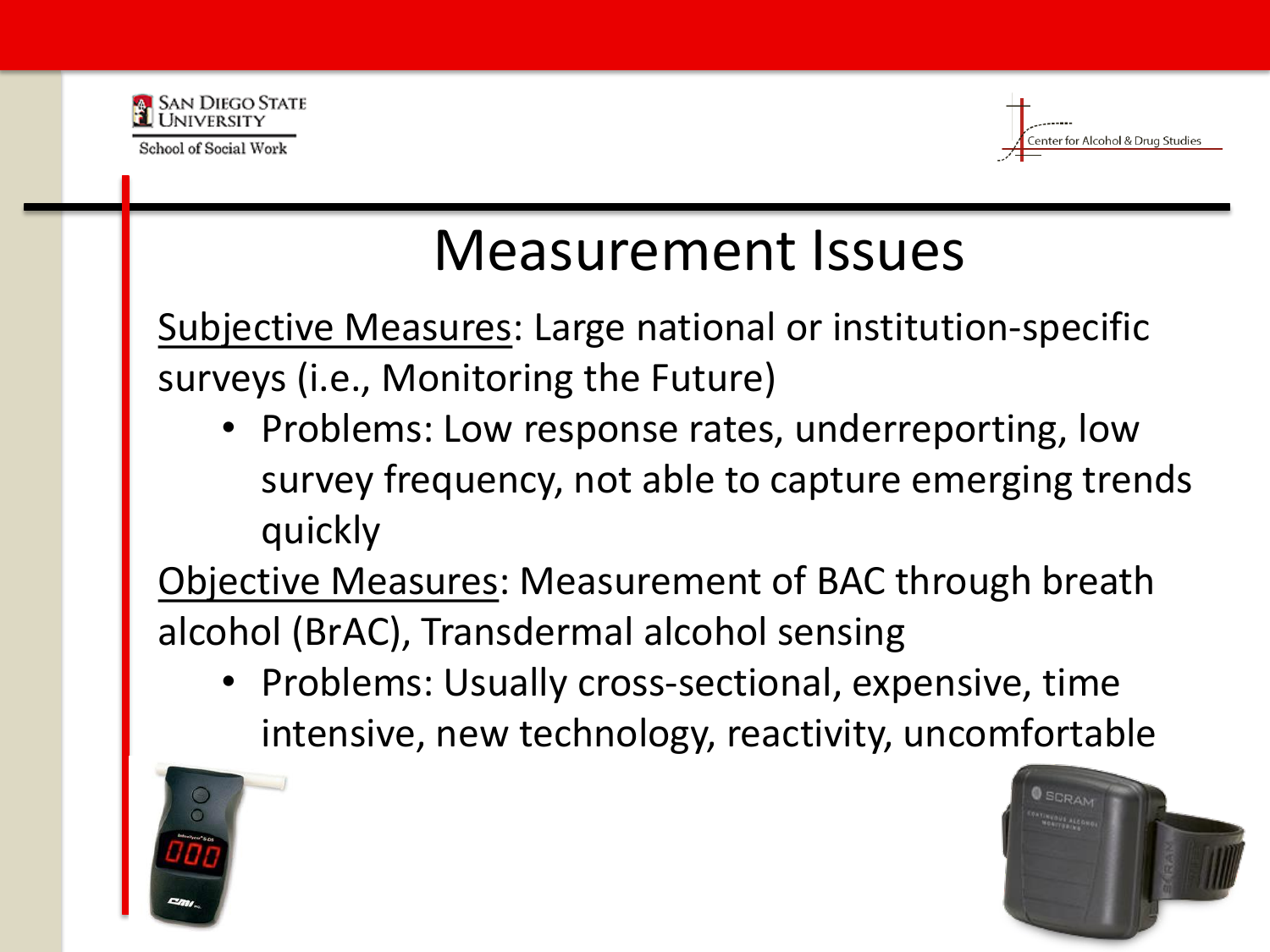



### The Rise of Big Data & Infoveillance (Esenbach, 2009)

- Increasing use of Big Data and Social Networking Sites to leverage health information
	- Flu outbreaks (Aslam et al., 2014), drug (Hanson et al., 2013), and alcohol use (Moreno et al., 2012, 2013, 2014)
- A new accompanying method to look at college student drinking?
	- Unobtrusive—low reactivity
	- Real time (or close to) measurement
	- Increased sensitivity to dynamic changes in the environment (i.e., football win, policy change, etc.)
	- Potential access to text, photos, videos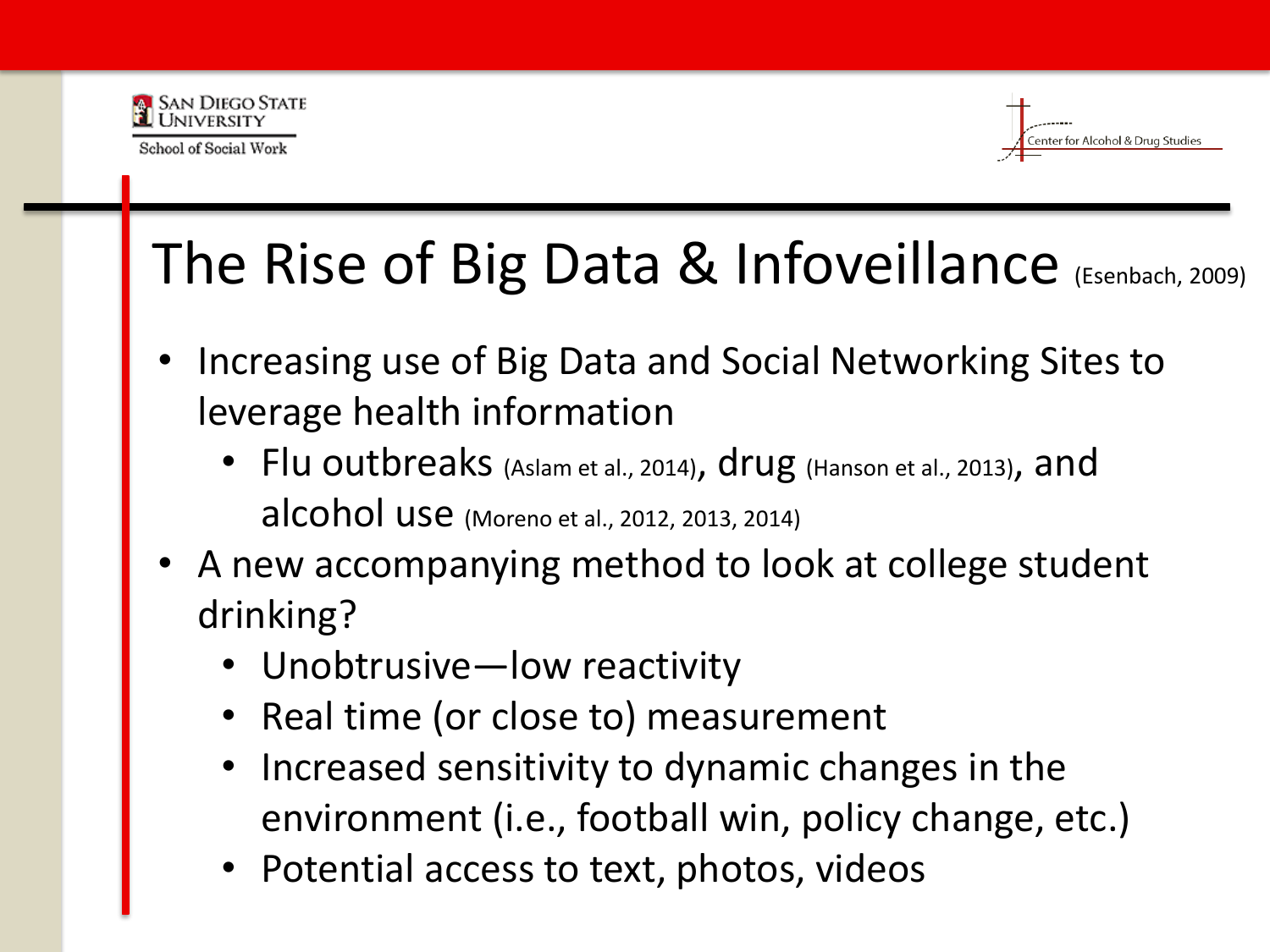



# Social Networking & College Alcohol use

- Use of SNS extremely popular among college students
	- Nearly 40% use Twitter and 90% use Facebook
		- 1-2.5 hours a day spent on SNS
- Significant alcohol content (i.e. posts/photos about alcohol, links to advertisements, etc.) in SNS (Moreno et al., 2014)
- Links between SNS content to drinking behavior and alcohol-related problems (Moreno et al., 2012, 2013)
	- Problems
		- Cross-sectional
		- No objective measure of alcohol use
		- Lack of validation studies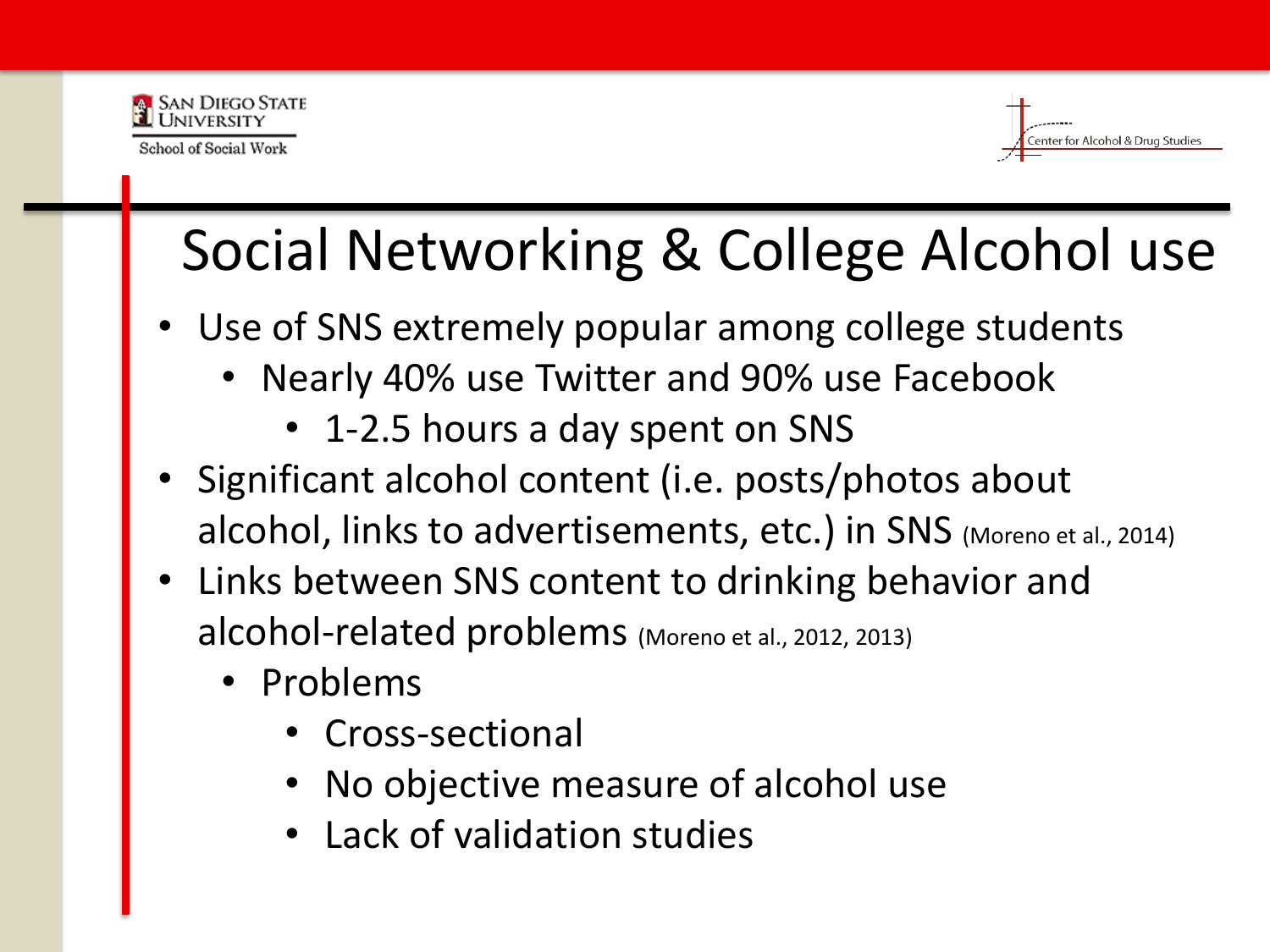



# Potential Applications

- Leverage data from HDMA center's SMART (Social Media Research Testbed) GUIDE system to gain knowledge about College student drinking
	- NIAAA proposal\*
		- Validation studies using big data and a recruited sample of undergraduate SNS (Twitter, Instagram) users
			- Objective measure (BrAC)
			- 12-months of follow-up
			- Sensitivity/Specificity testing
			- Cross-lagged modeling (reciprocal effects)
		- **Translation** 
			- Translate system for use by college health promotion professionals
			- Proactive vs. reactive planning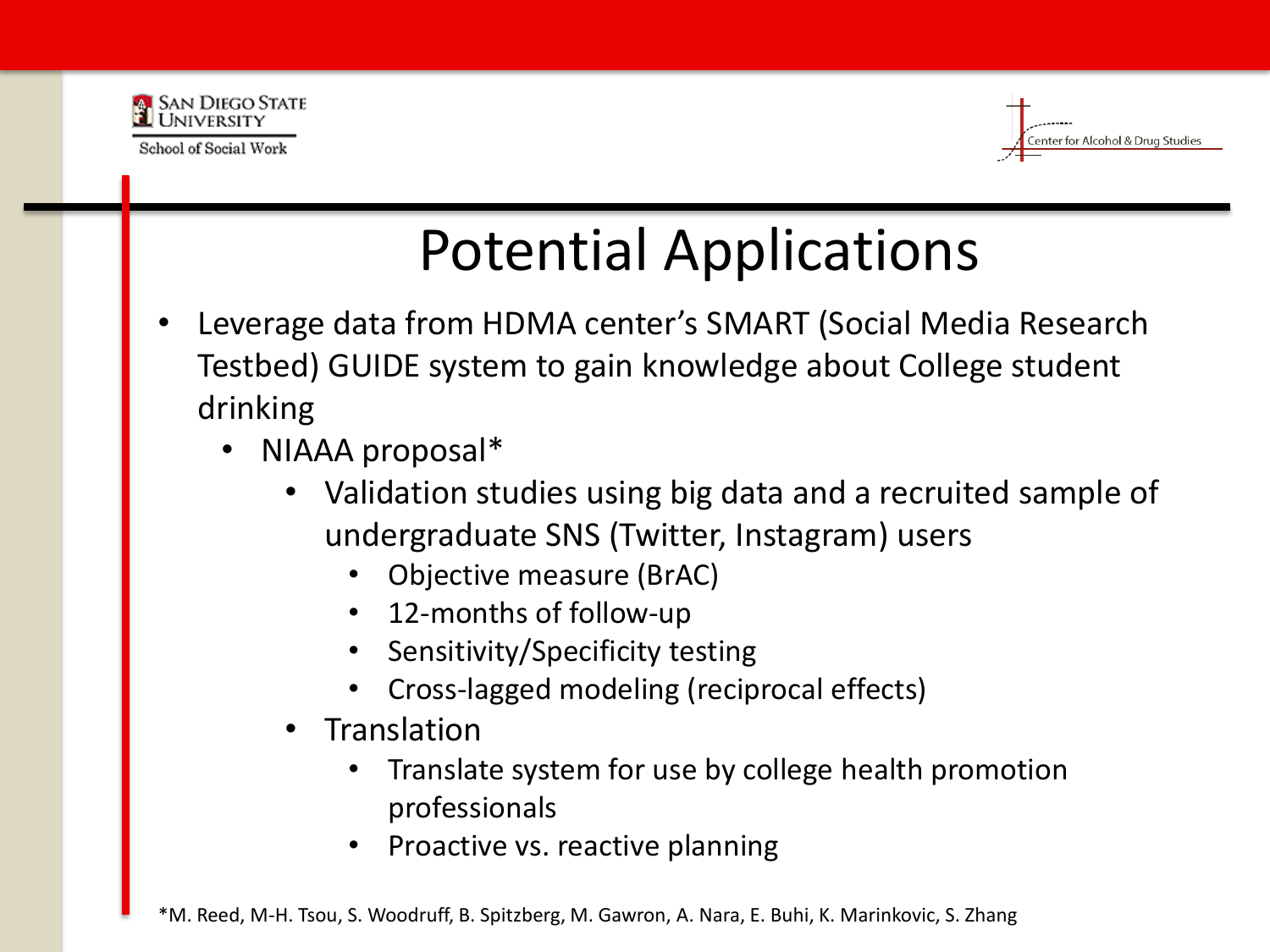

School of Social Work



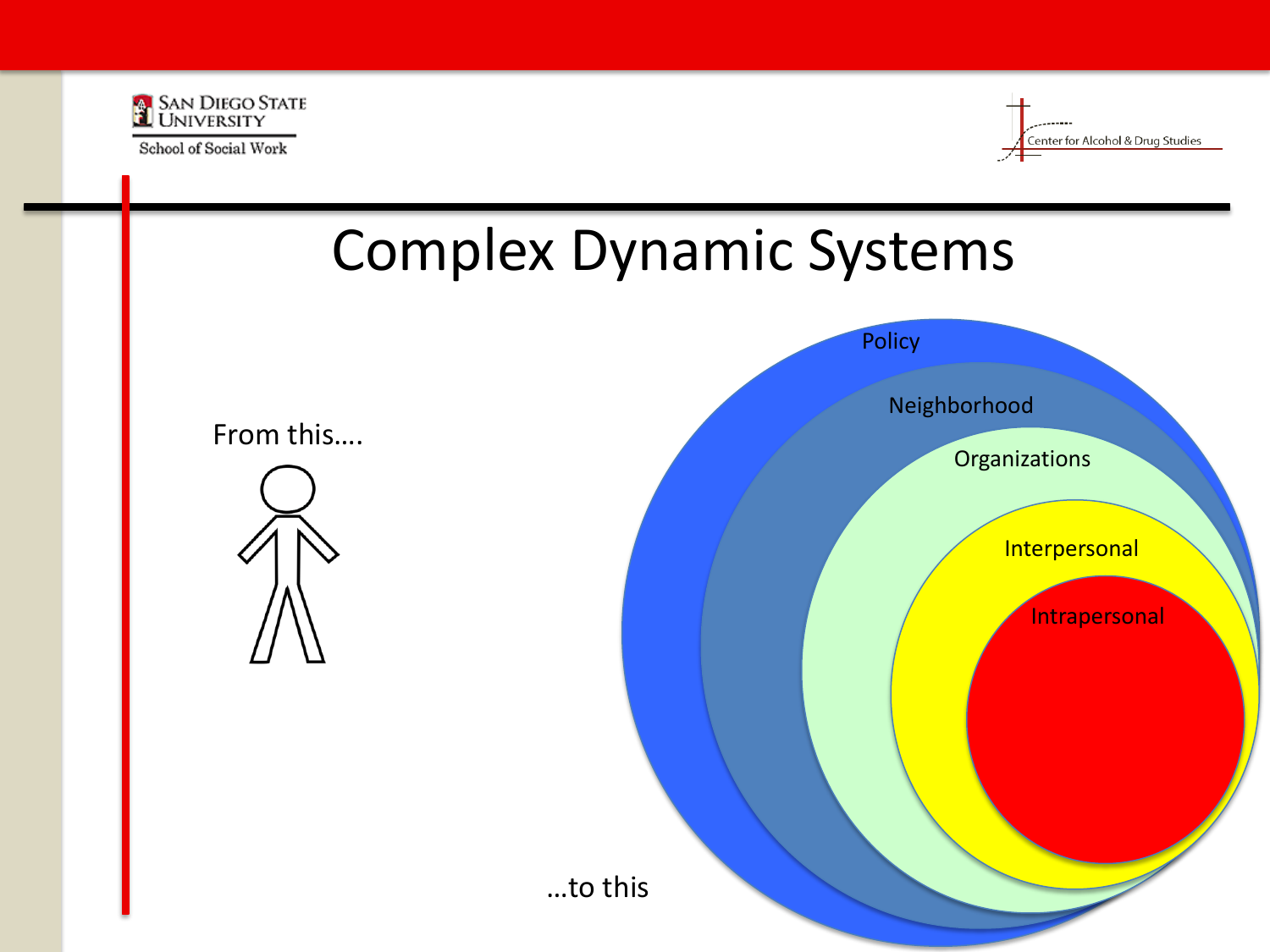

**Motivations** 



#### Complex Dynamic Systems …To THIS! Social Networks SNS Drinking Hx **Genetics** Party/Bar **Party/Bar Party/Bar** Place Place Place Place Mobile phone-enabled GPS data

Test social-ecological models of behavior

• Environment, social, individual Use of transdermal measurement for BAC over time